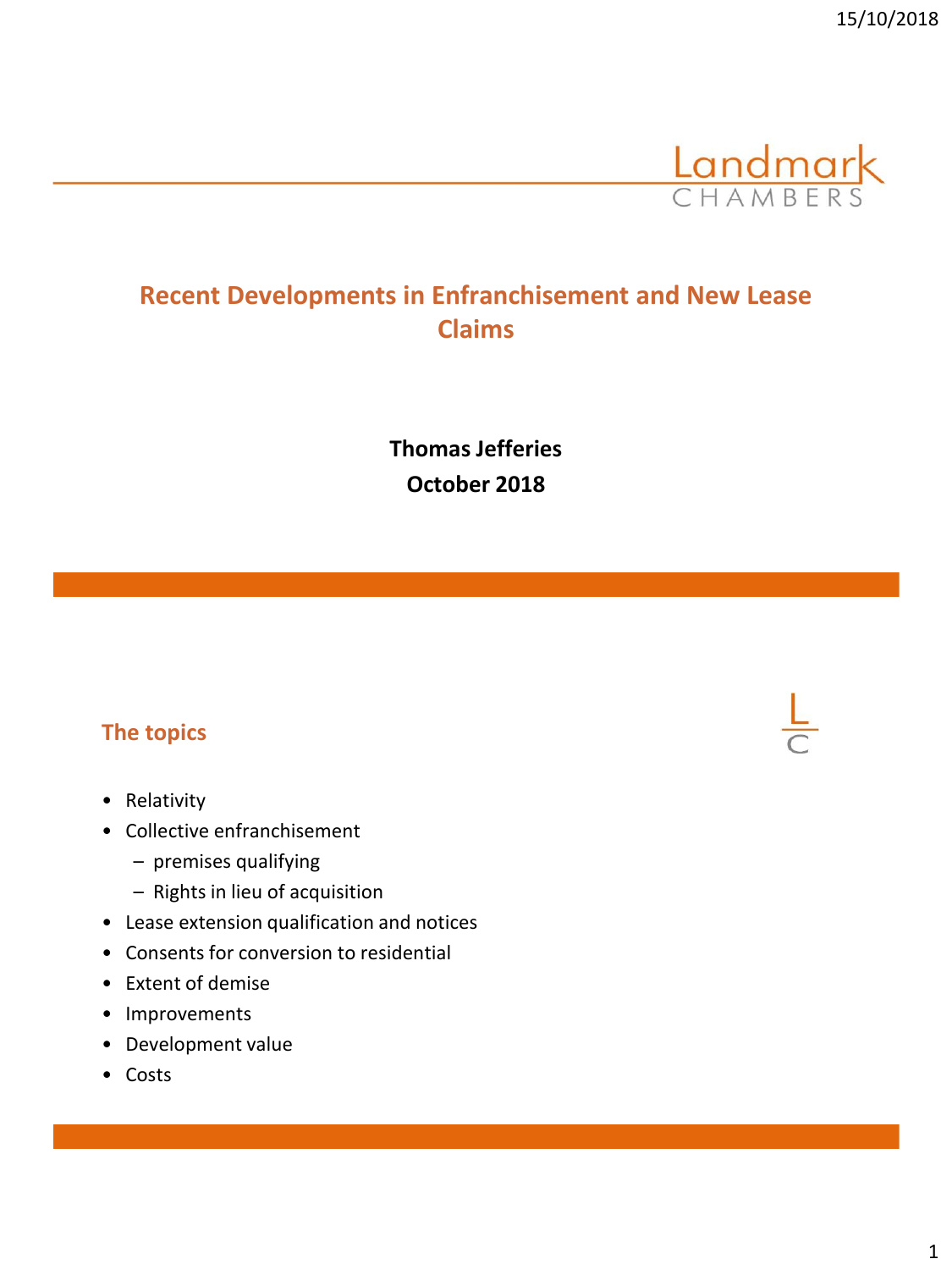## **Mundy v Sloane Stanley [2018] EWCA Civ 35**

- Methodology for assessing marriage value
- Parthenia model rejected
- Valuation assuming "Chapter 1 and this Chapter confer no right to acquire any interest in any premises containing the tenant's flat or to acquire any new lease"
- Held
	- Assumption limited to the premises being acquired
	- No reason not to value having regard to
		- Real world transactions and
		- Relativity graphs

#### **Whitehall Court London Ltd v Crown Estate Commrs [2018] EWCA Civ 1704**

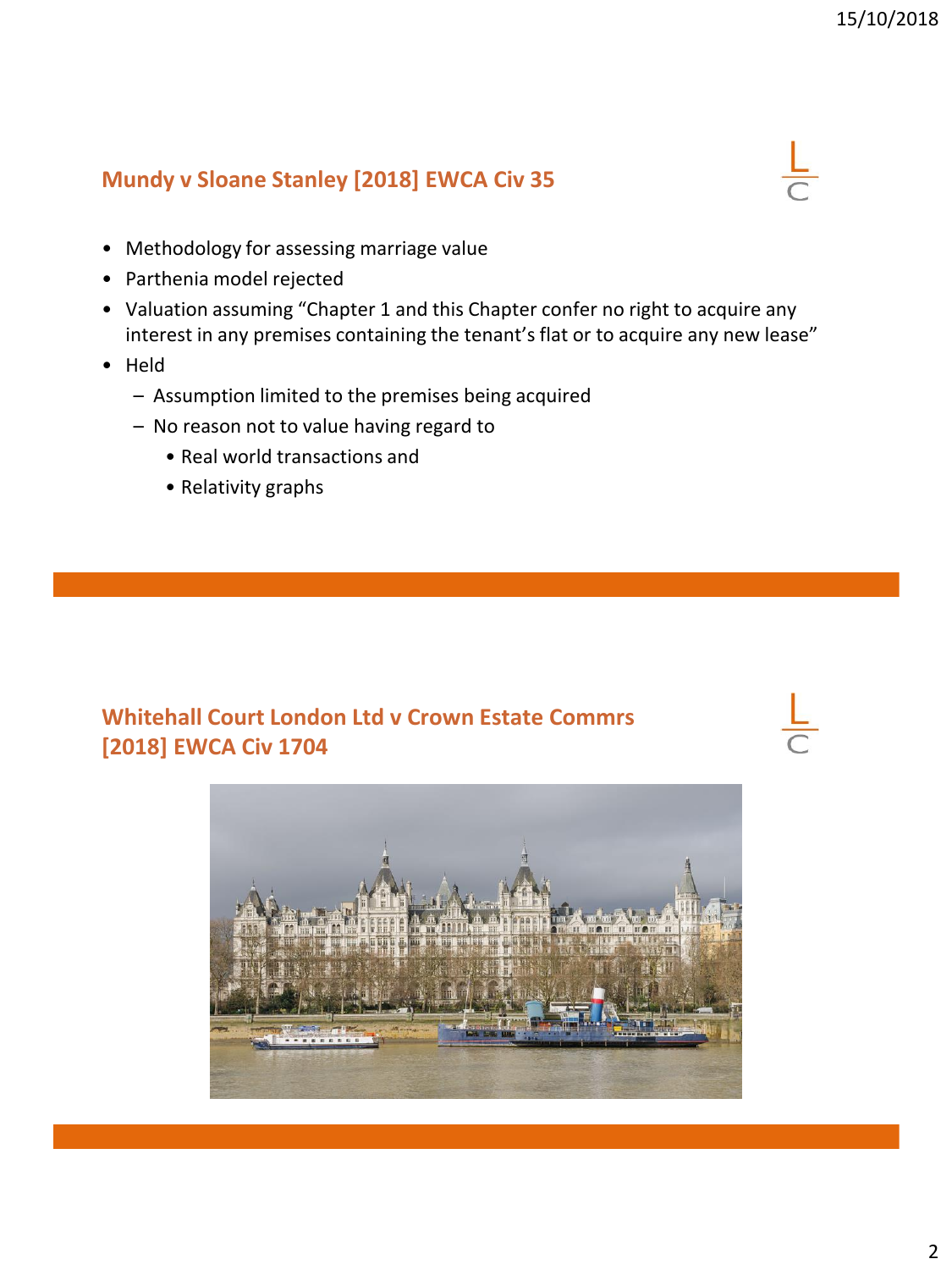## **Whitehall Court London Ltd v Crown Estate Commrs [2018] EWCA Civ 1704**

- Lease extension claim
- Issue is diminution in value of head lease
- Freeholder entitled to 85% of Net Receipts by head lessee
- Depends on prospects of statutory lease extensions of other flats
- Meaning of assumption that
- "Chapter 1 and this Chapter confer no right to acquire any interest in any premises containing the tenants flat or to acquire any new lease"
- Any new lease of premises or any new lease of flat?
- Held, no Act premises

## **Reiss v Ironhawk Ltd [2018] UKUT 311**

- FHVP agreed
- Issue was relativity for 75 yrs unexpired
- Maunder Taylor at 93.5% based on Nesbitt graph
- Yasin (my leasehold) at 72%, based on
	- Sale of subject lease 2.8 yrs before, indexed and adjusted
	- Other comparable transactions
- Held
	- Sale of subject property too old to be reliable
	- Adjust from FHVP by reference to Savills enfranchisable 2015
	- Deduct 2.5% for rights. Result 86.9%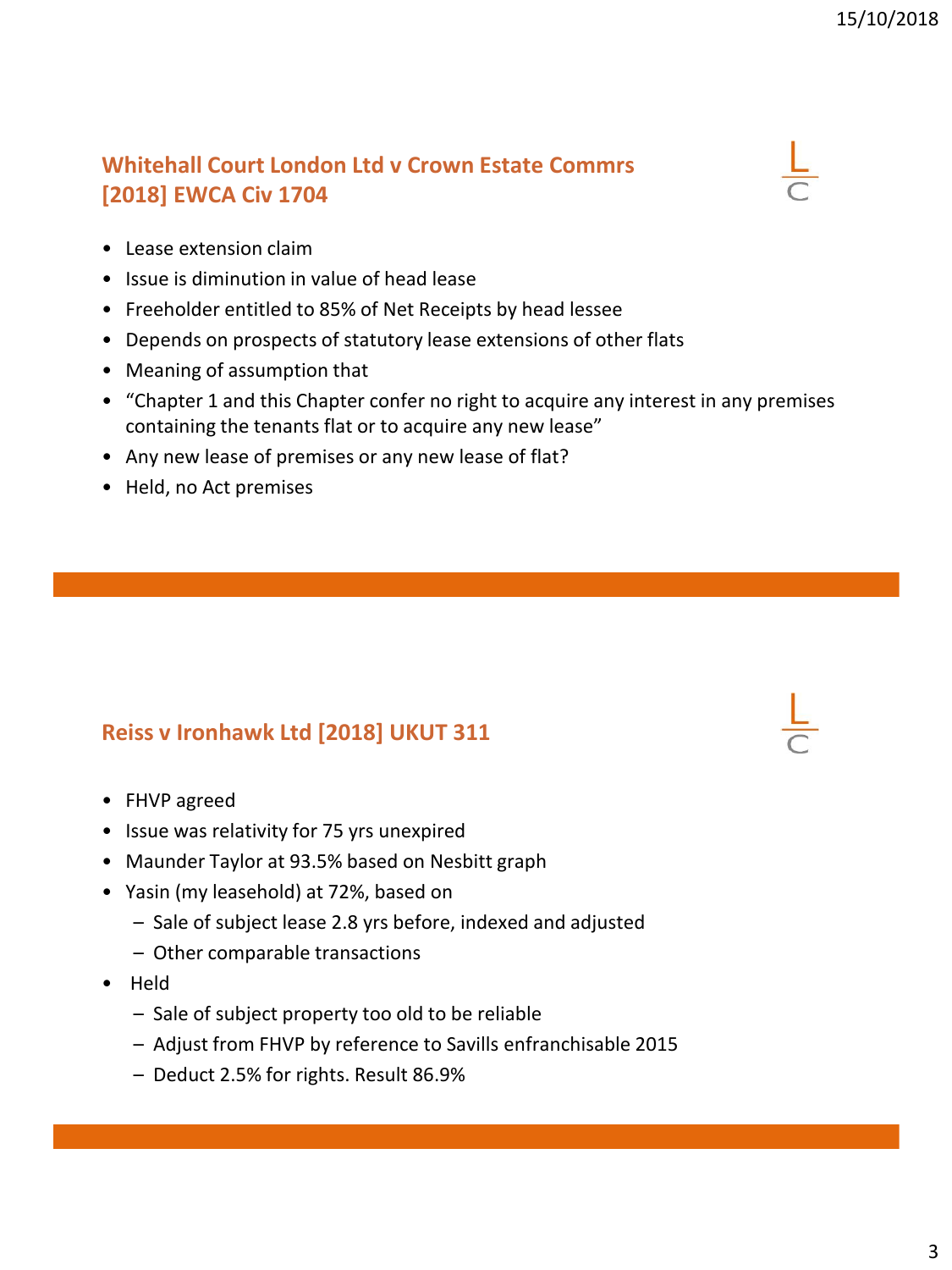## **CQN RTM Co Ltd v Broad Quay North Block Freehold Ltd [2018] UKUT 183**





## **CQN RTM Co Ltd v Broad Quay North Block Freehold Ltd [2018] UKUT 183**

• Issue was whether premises were "structurally detached".

- Expert evidence only from tenant's expert.
- FTT decided the premises were not detached after site visit
- Appeal by review only
- Confusion as to state of evidence
- Appeal dismissed expert evidence did not directly address construction of car park floor
- Principles summarised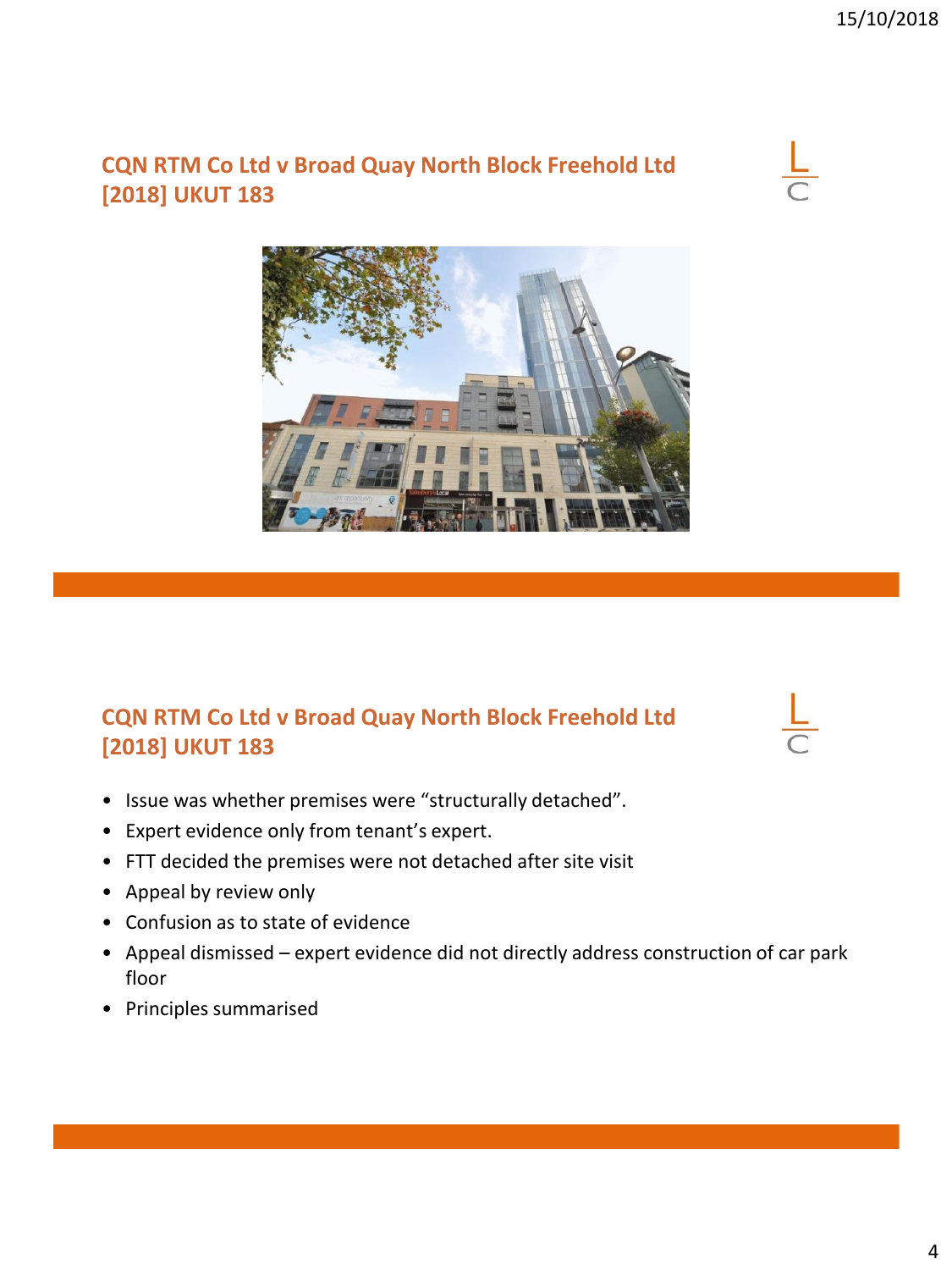## **CQN RTM Co Ltd v Broad Quay North Block Freehold Ltd**

- (1) The expressions 'building' and 'structurally detached' are not defined in the 2002 Act and should be given their ordinary and natural meaning.
- (2) The statutory language speaks for itself and it is neither necessary nor helpful for a tribunal which is considering whether premises are 'structurally detached' to reframe the question in different terms. Thus, it is not helpful to substitute a test of 'structurally independent' or 'having no load-bearing connection' for that of 'structurally detached'.
- (3) Nevertheless, some explanation of when a building can properly be characterized as 'structurally detached' is clearly called for.
- (4) What is required is that there should be no 'structural' attachment (as opposed to non-structural attachment) between the building and some other structure. The word 'structurally' qualifies the word 'attached' in some significant manner.

- (5) Thus, a building may be 'structurally detached' even though it touches, or is attached to, another building, provided the attachment is not 'structural'.
- (6) 'Structural' in this context should be taken as meaning 'appertaining or relating to the essential or core fabric of the building'.
- (7) A building will not be 'structurally detached' from another building if the latter bears part of the load of the former building or there is some other structural inter- dependence between them.
- (8) So long as a building is 'structurally detached', it does not matter what shape it is or whether part of it overhangs an access road serving some other building.
- (9) A building can be 'structurally detached' even though it cannot function independently.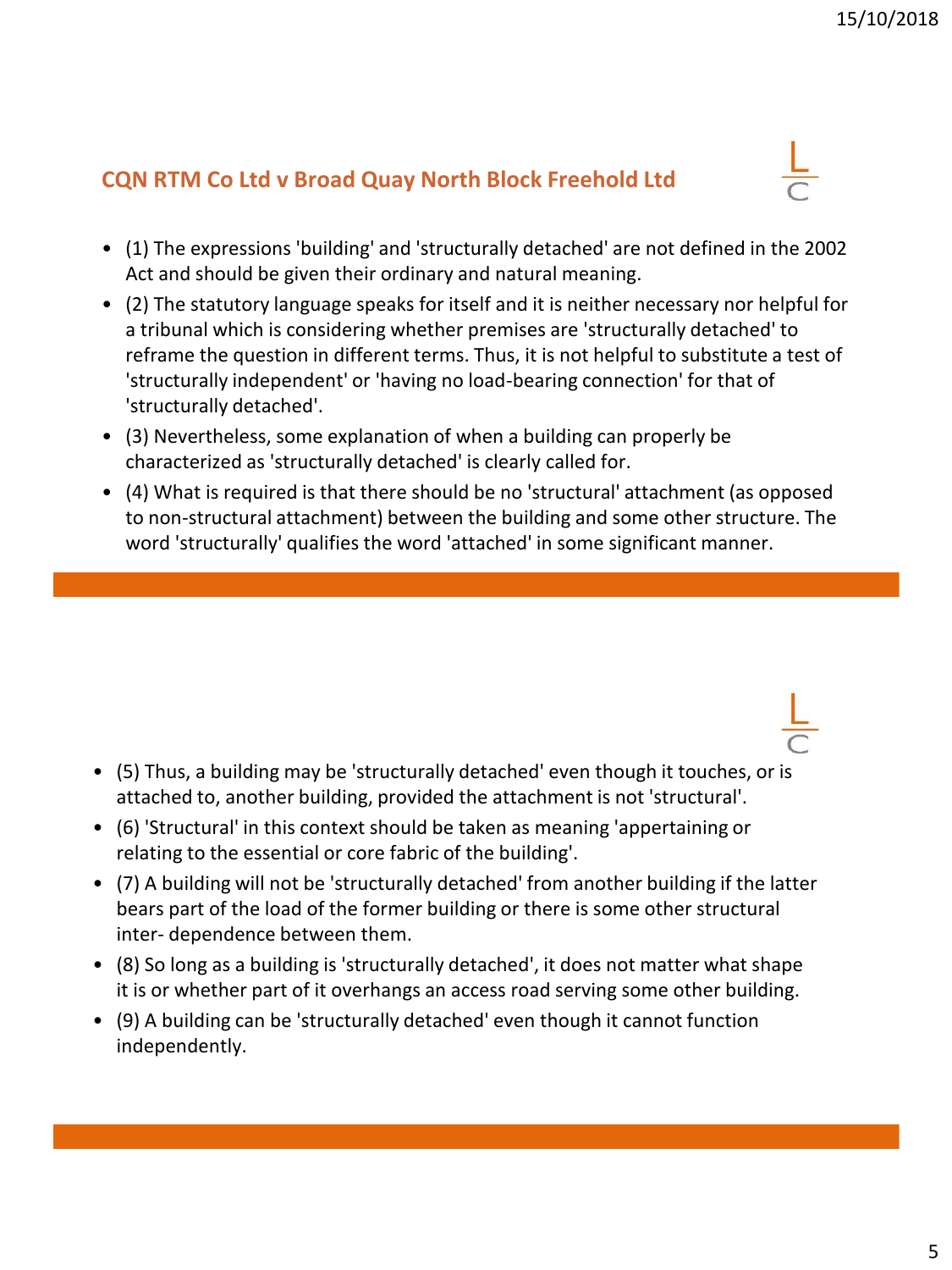- (10) Adjoining buildings may be 'structurally detached' even though a decorative façade runs across the frontage of both buildings.
- (11) The question whether or not premises in respect of which a right to manage is claimed comprises a self-contained building is an issue of fact and degree which depends on the nature and degree of attachment between the subject building and any other adjoining structures.
- (12) In determining whether a building is 'structurally detached', it is first necessary (a) to identify the premises to which the claim relates, then (b) to identify which parts of those premises are attached to some other building, and finally (c) to decide whether, having regard to the nature and degree of that attachment, the premises are 'structurally detached'.
- (13) If a structural part of the premises is attached to a structural part of another building, the premises are unlikely to be 'structurally detached'.

#### **Corp of Trinity House v 4-6 Trinity Church Sq Freehold Ltd [2018] EWCA Civ 764**

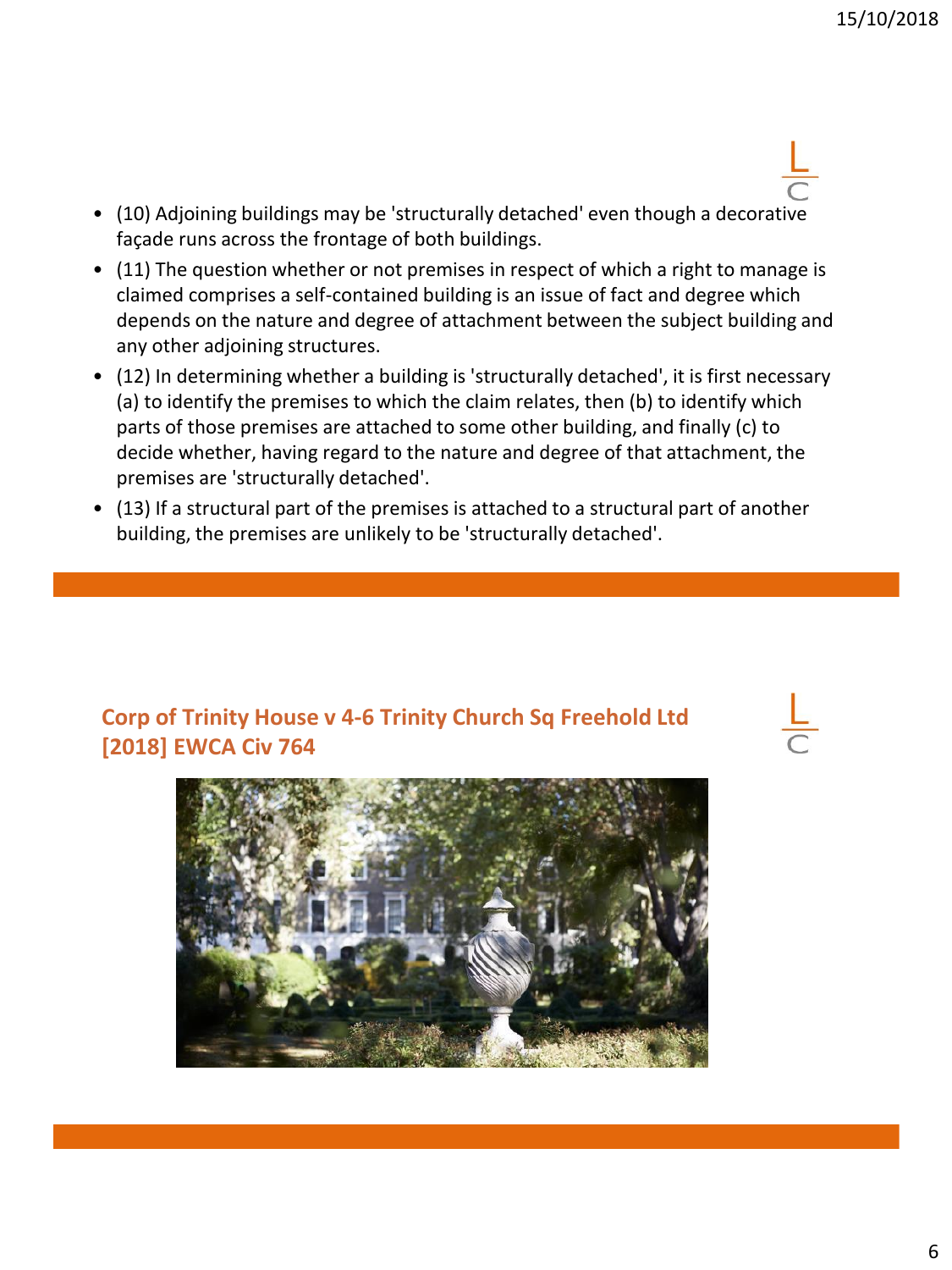#### **Collective enfranchisement of 4-6 Trinity Church Square**

- Clause 7 of each lease:
- "The Lessee shall be entitled as Licensee only to use in common with others the garden shown for the purposes of identification only coloured green on the said plan annexed hereto and marked "Plan A" upon the following conditions:
- (i) The garden shall be used for recreational purposes and then only provided that no nuisance or annoyance is thereby caused to the other lessees of the flats in the Building
- (ii) The Licence hereby granted may be revoked in writing by the Lessor at any time."

#### **The statutory provisions**

- S1(2) and (3) the qualifying tenants are entitled to acquire the freehold of any property which is not comprised in the relevant premises if
- (b) it is property which any such tenant is entitled under the terms of the lease of his flat to use in common with the occupiers of other premises
- S1(4)"The right of acquisition in respect of the freehold of any such property as is mentioned in subsection 3(b) shall, however, be taken to be satisfied with respect to that property if, ...
	- (a) there are granted by the person who owns the freehold of that property
		- (i) over that property, or
		- (ii) over any other property,
	- such permanent rights as will ensure that thereafter the occupier of the flat referred to in that provision has as nearly as may be the same rights as those enjoyed in relation to that property on the relevant date by the qualifying tenant under the terms of his lease; or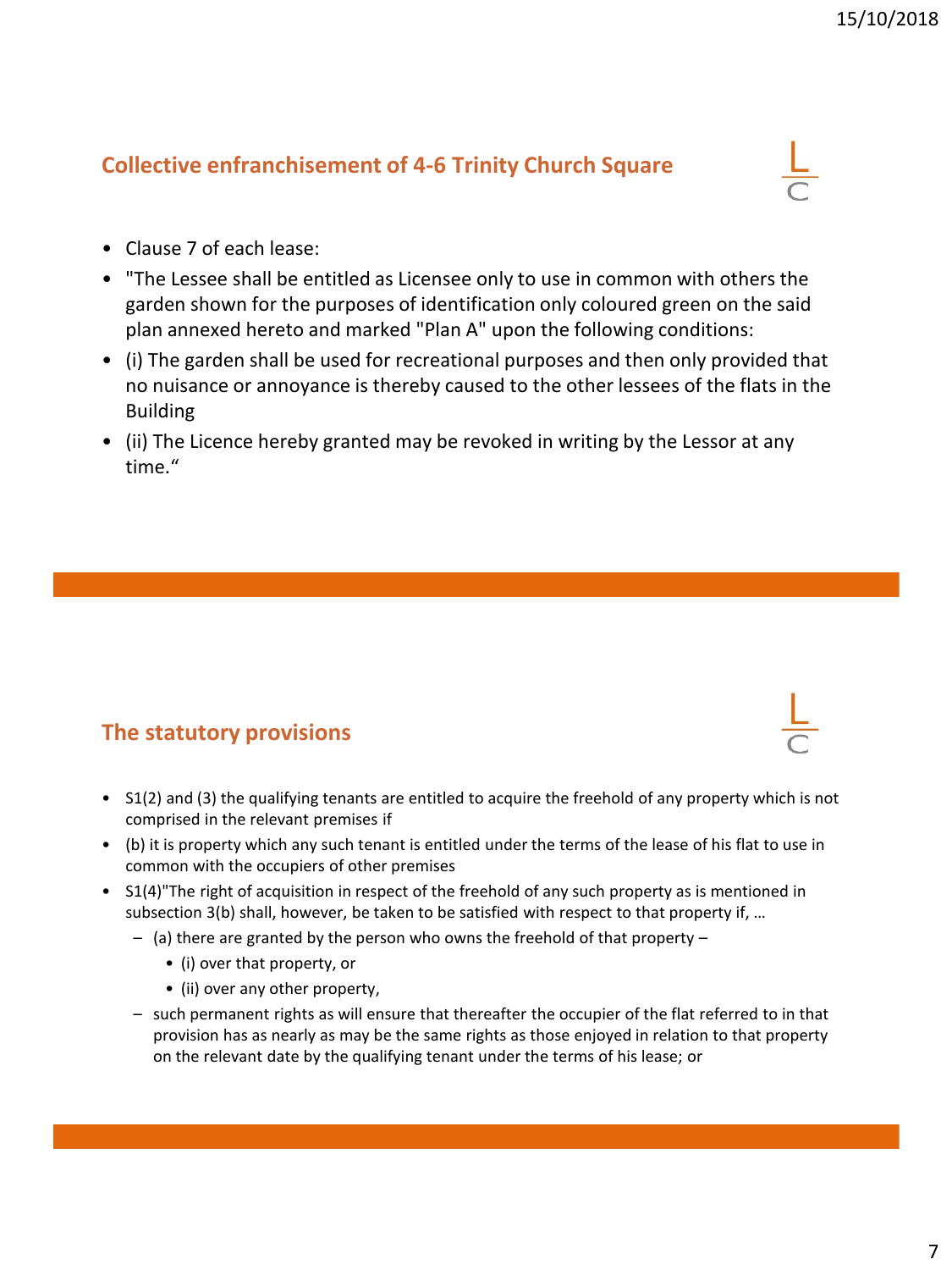## **Court of Appeal decision**

- The requirement of permanence requires the revocable right to use the Garden to be converted into an irrevocable right on the completion of the transfer of the freehold of the Building. [24]
- a right under the lease to make regulations as long as it is not sufficiently wide to contravene the requirement of permanence, should be replicated in the transfer as a result of the equivalence provision in section 1(4)(a) , even if it has not been exercised on the relevant date [26]
- Had the licence to use the Garden not been revoked, therefore, the transfer of the freehold of the Building would have been deemed to pass with it all the rights enjoyed with the Building, including the rights over the Garden and had the effect of converting them into irrevocable rights [under s62] [27]

## **Villarosa v Ryan [2018] EWHC 1914**

• s39(2) Those circumstances are that on the relevant date for the purposes of this Chapter—

(a) the tenant has for the last two years been a qualifying tenant of the flat;

- S39(3)(A) On the death of a person who has for the two years before his death been a qualifying tenant of a flat, the right conferred by this Chapter is exercisable, subject to and in accordance with this Chapter, by his personal representatives; ..
- s42(4A) A notice under this section may not be given by the personal representatives of a tenant later than two years after the grant of probate or letters of administration."
- Held, s42(4A) only applies to PRs relying on s39(3)(A)



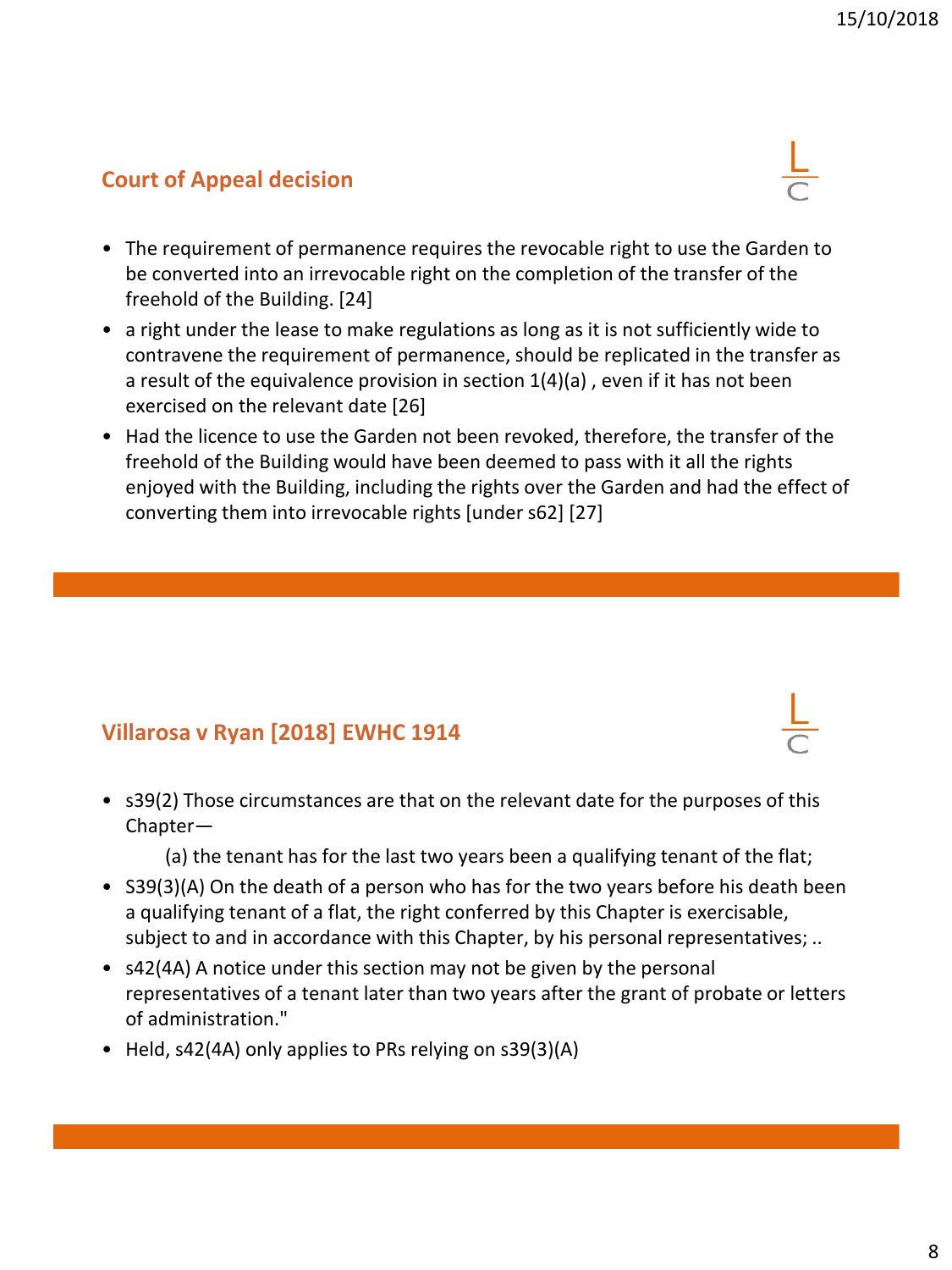## **Villarosa**

- (1) the executors of the deceased tenant executed a TR1 in relation to the lease in favour of Ms Villarosa on 6 April 2016;
- (2) legal title to the lease remained with the executors after 6 April 2016;
- (3) on 6 June 2016, the executors served the section 42 notice;
- (4) on 7 or 8 June 2016, the executors assigned to Ms Villarosa the benefit of the section 42 notice so that the benefit of the notice would pass when the legal title to the lease vested in Ms Villarosa;
- (5) on 27 June 2016, legal title to the lease vested in Ms Villarosa and at the same time the benefit of the notice passed to Ms Villarosa.
- Held, notice not deemed withdrawn.

#### **Bluegate Housing Limited v LB Lambeth, CLCC, 20.4.2018**

- Schedule 5 para 11: "any counter-notice given [under s45] to the tenant by the competent landlord must specify the other landlords on whose behalf he is acting."
- Counter-notice made proposals as to the premium payable to the intermediate landlord, but did not in terms state that the counter-notice was served on its behalf.
- Held (i) applying Mannai principles, the reasonable recipient would realise that the counter-notice was served on behalf of the intermediate landlord, and correct the mistake as a process of construction and
- in any event, applying the principles as to validity derived from Osman v Nott [2015] 1 W.L.R 1536 and Elim Court v Avon Freeholds [2017] EWCA Civ 189, the requirement in paragraph 5 was not integral to the working of the statutory scheme and did not invalidate the notice.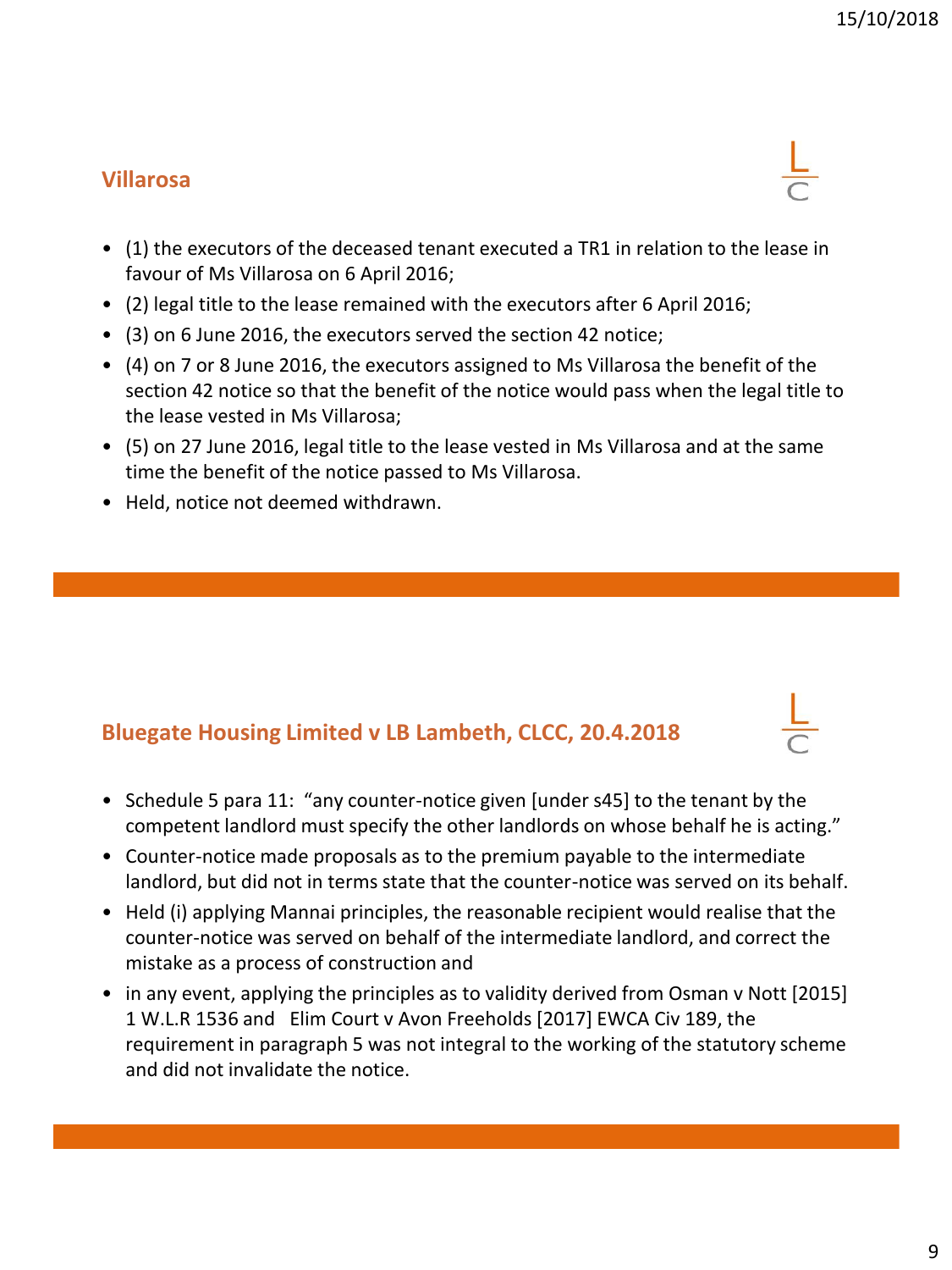## **Hautford Ltd v Rotrust Nominees Ltd [2018] EWCA Civ 765**



- 51 Brewer Street, London W1
- 100 year lease granted in 1985
- Lease terms
	- "Not to use the demised premises otherwise than for one or more of the following purposes (a) retail shop (b) offices (c) residential purposes (d) storage (e) studio ..
	- "To perform and observe all the provisions and requirements of all statutes and regulations relating to Town and Country Planning and not to apply for any planning permission without the prior written consent of the landlord such consent not to be unreasonably withheld …"

#### **Rotrust**

- Planning uses
	- B and G, retail
	- 1 and 2, office/ancillary
	- 3 and 4, residential
- Landlord refused consent for permission to apply for planning permission to convert 1 and 2 to flats
- Residential would increase from 25% to 52%

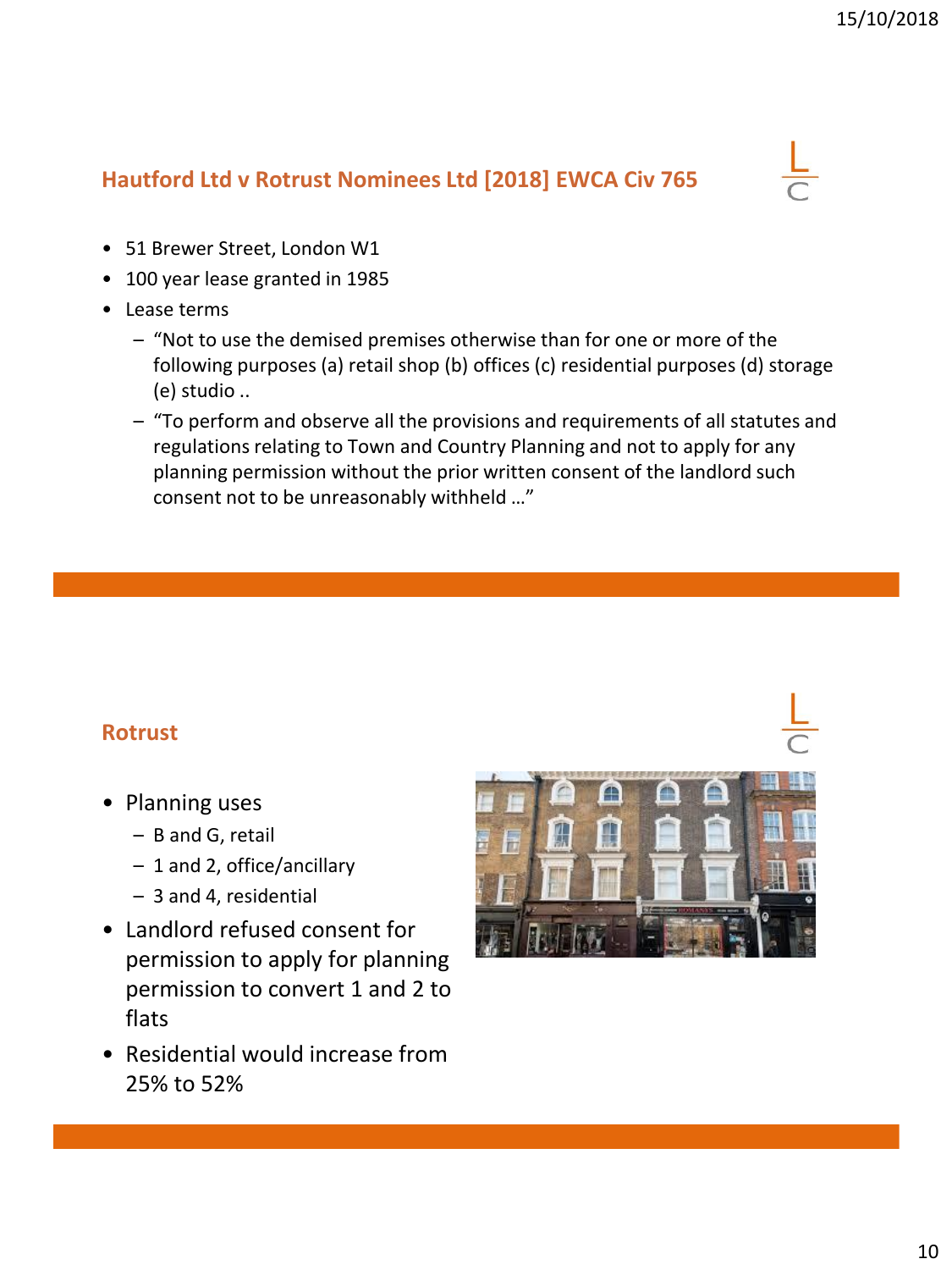## **Rotrust, Court of Appeal decision**

- Purpose of covenant not to prevent enfranchisement.
- Residential use authorised by user covenant
- Anyone could apply for planning permission
- *Kitway* and *Bickel* pre 1967 leases, so distinguishable
- So far as management of retained land is relevant, landlord can be protected by covenants imposed in a transfer under s10 LRA 1967
- Judge should have refused permission to refer to Mount Eden [2014]

#### **Gorst v Knight [2018] EWHC 613 Ch**

- 81 Tunis Road
- Flat 1 on floors 1 and 2
- Flat 2 on G, patio and cellar
- Does demise of Flat 2 include subsoil?
- Held,
	- No presumption as to whether lease demises sub-soil
	- Sub-soil not demised as matter of construction. Main indicators:-
		- Express inclusion of cellar in demise
		- Reservation of right to lessor to services under demised premises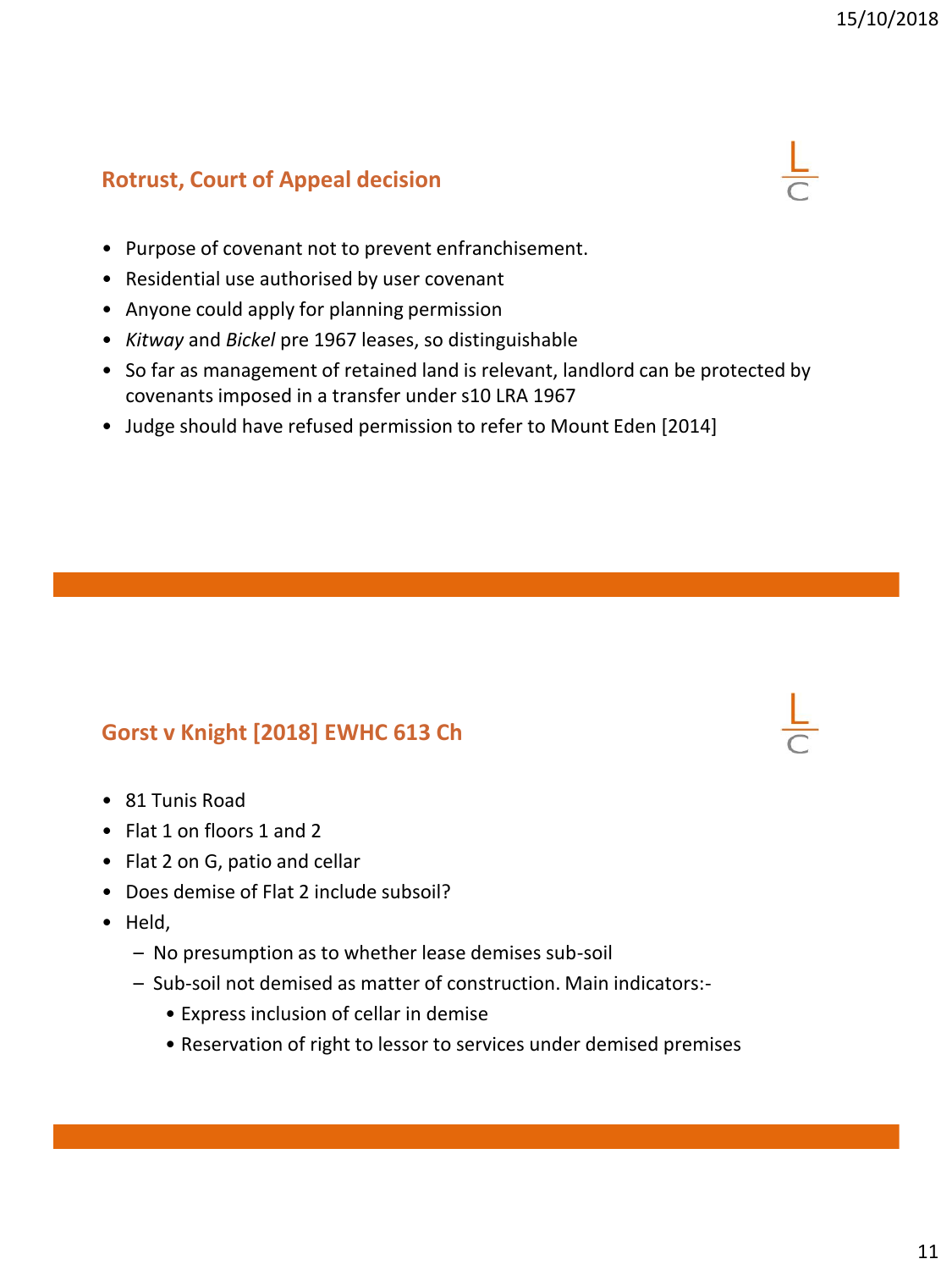#### **Portman Estate Nominees v Jamieson [2018] UKUT 0027**

- Mews at 7 Montagu Mews West attached to 7 Byranston Square house
- Former connections at G and 1 floor levels
- Underlease of mews 15 May 1957
- Demolished and replaced by mews house
- Claim under Leasehold Reform Act 1967
- Could construction of new house be disregarded as an improvement?
- the price payable is to "be diminished by the extent to which the value of the house and premises has been increased by any improvement carried out by the tenant or his predecessors in title at their own expense" (section 9(1A)(d)).

#### **The improved house**

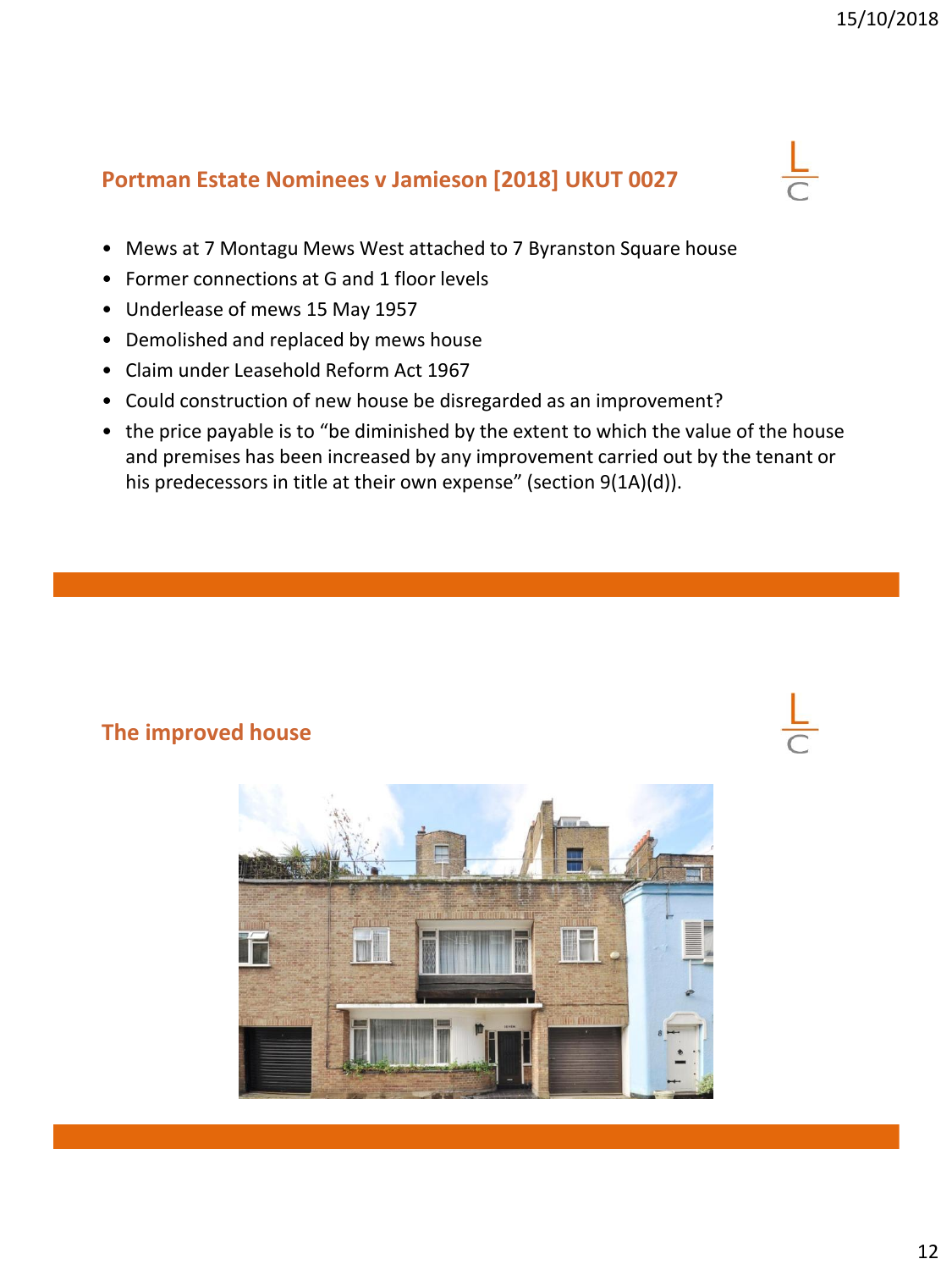#### **Portman v Jamieson**



- 1. Does the statutory disregard of improvements apply only if the improvements were carried out to a "house" at the time they were undertaken?
- 2. If so, was the building in its original form a "house", or was it prevented from being a house, as defined in section 2 of the Act, by the arrangement of its rooms and its relationship to the main house?
- 3. Was the work carried out in 1957/58 an "improvement" of the original building?
- 4. If so, was it carried out by a predecessor in title of the respondents at their own expense (as required by section 9(1A)(d))?
- 5. If the work was an improvement to be disregarded, what assumption ought to be made about the condition No.7 would have been in at the valuation date, if it had not been demolished and reconstructed?

## **(1) Does the statutory disregard of improvements apply only if the improvements were carried out to a "house" at the time they were undertaken**

- Rosen v Trustees of Camden Charities [2002] Ch 69 held that the erection of a new house on a bare site was not an improvement to be disregarded
- Tandon v Trustees of Spurgeon Homes [1982] AC 755, tenant must
	- identify improvements which they or a predecessor in title had carried out at their own expense, and
	- satisfy the tribunal that but for those improvements the house and premises would have been worth less
- Purpose of disregard was to prevent unfairness
- Held by UT
	- No such requirement
	- Rosen limited to construction on a bare site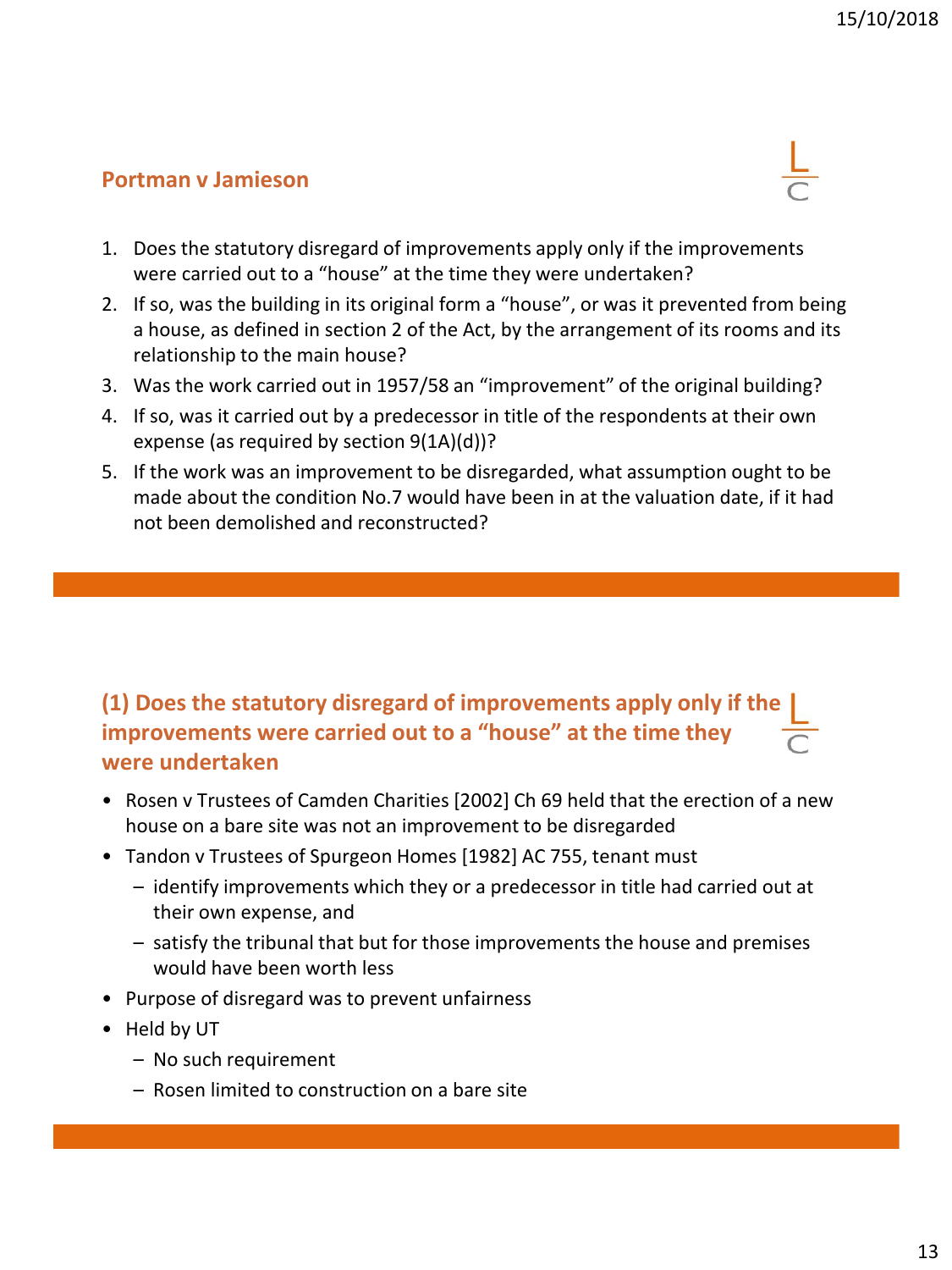

#### **Was the building a house**

- Inaccessible former library on 1<sup>st</sup> floor
- Void on G floor former scullery
- Held
	- the presence of an inaccessible area within a building does not prevent it from being a house, at least where the whole structure is demised
	- $-$  Alternatively, not vertically divided as only on 1st floor
	- Inaccessible areas still part of house, so no material over/under hang
	- Alternatively inaccessible areas were appurtenances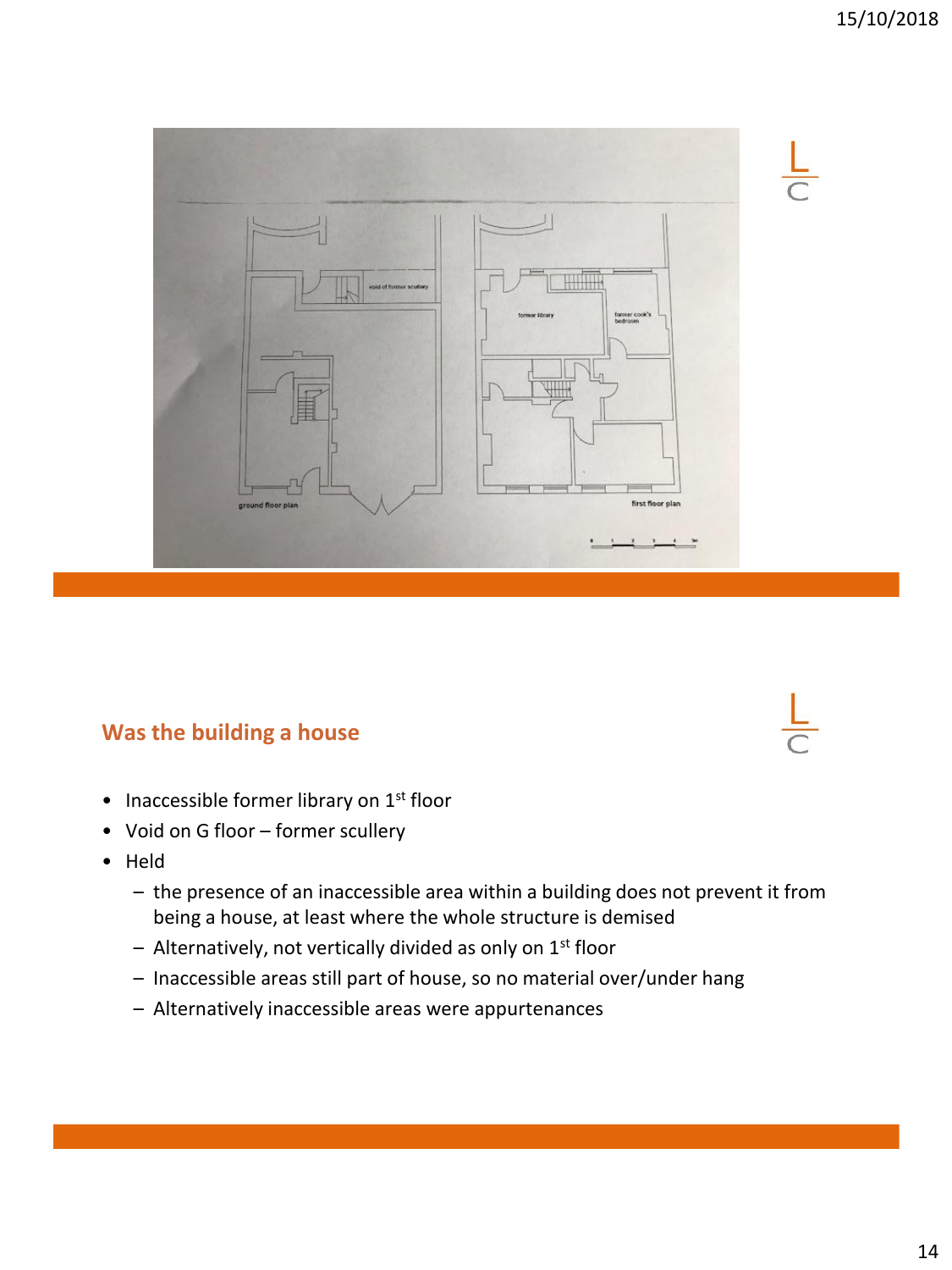#### **Portman v Jamieson - Other issues**



- Complete replacement of house could be improvement
- Tenant failed to prove that predecessor had carried out work at own expense
- Old mews must be taken to have been looked after as has the real house, and not allowed to fall into a notional state of dereliction. That means in this case that it would have been unmodernised and in need of complete refurbishment
- In any event, no increase in value
- Residual valuation method rejected

## **Francia Properties Ltd v St James House Freehold Ltd [2018] UKUT 79**

- Collective claim for block of flats
- Potential for development on roof
- 2014 pre app advice that single additional floor might be acceptable
- May 2015 permission refused for 3 extra storeys
- S13 Notice 20 October 2015
- Three further applications also refused
- FTT determined development value of £295,000 after 65% discount for planning risk give history of refusals
- Held: FTT wrong to have regard to events after valuation date
- Value determined to be £100,000 base don 30% planning risk and 35% other risks